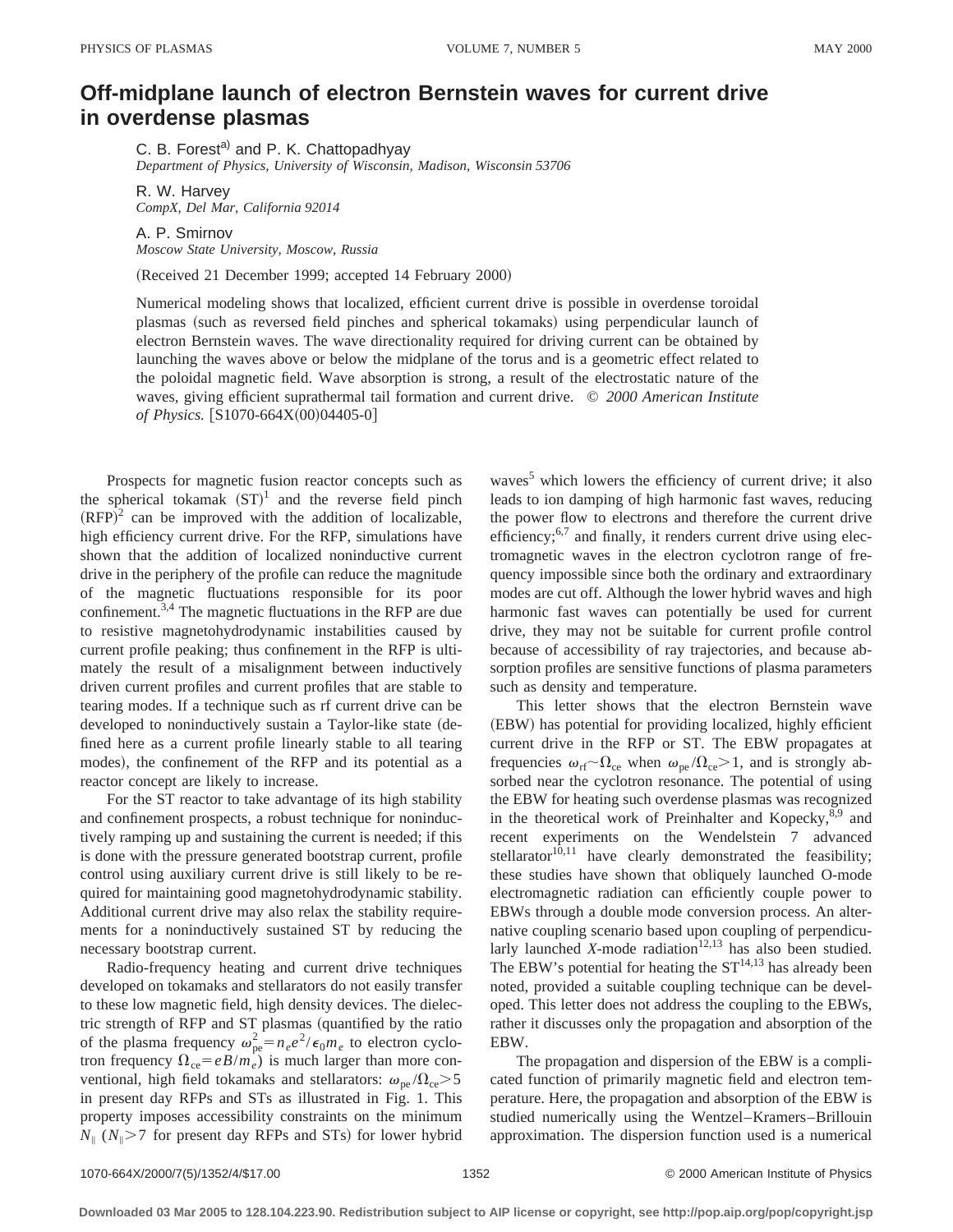

implementation of the fully electromagnetic, hot plasma dielectric tensor.15 The determinant of the Hermitian part of the dielectric tensor results in a dispersion function  $D[n_e(\mathbf{r}), B(\mathbf{r}), T_e(\mathbf{r}), N_{\perp}, N_{\parallel}, \omega] = 0$ . For a given density  $n_e$ , magnetic field strength *B*, temperature  $T_e$ , and  $N_{\parallel} = c k_{\parallel} / \omega$ this equation can be solved to find  $N_{\perp}$ . The EBW dispersion is weakly sensitive to  $N_{\parallel}$  and density, and can be qualitatively understood to satisfy  $k_{\perp} \rho_e \sim O(1)$  between cyclotron harmonics;  $k_{\perp}$  becomes large for frequencies just above cyclotron resonances, and  $k_1$  vanishes (is cut off) when the wave frequency is slightly below a resonance.<sup>15</sup> Therefore *D* is predominantly a function of magnetic field and electron temperature.

Once a dispersion function *D* is known, the ray equations are<sup>15</sup>

$$
\frac{d\mathbf{r}}{dt} = V_{g,\perp} \frac{\mathbf{N} - N_{\parallel} \mathbf{b}}{N_{\perp}} + V_{g,\parallel} \mathbf{b}, \quad \frac{d\mathbf{N}}{dt} = \frac{c}{\omega} \frac{\partial D/\partial \mathbf{r}}{\partial D/\partial \omega}, \tag{1}
$$

where **b** is a unit vector aligned with the magnetic field, **N**  $= c k/\omega$ ,  $N_{\parallel} = \mathbf{N} \cdot \mathbf{b}$ , and

$$
V_{g,\perp} = -\frac{c}{\omega} \frac{\partial D/\partial N_{\perp}}{\partial D/\partial \omega}, \quad V_{g,\parallel} = -\frac{c}{\omega} \frac{\partial D/\partial N_{\parallel}}{\partial D/\partial \omega}.
$$
 (2)

The power absorption along a ray is related to the anti-Hermitian part of the dielectric tensor and requires special treatment to properly address the relativistic resonance condition.

The resonance absorption of EBW differs in several important ways from conventional electromagnetic wave absorption in the electron cyclotron range of frequencies. This is a result of the EBW having both  $|N_{\parallel}| > 1$  and  $k_{\perp} \rho_{e} \ge 1$ . The relativistic Doppler shifted cyclotron resonance condition,  $16$  which enters into the damping and rf quasilinear diffusion, is

$$
\omega - k_{\parallel} v_{\parallel} - \frac{n\Omega_{ce}}{\gamma} = 0.
$$
 (3)

For EBWs with  $|N_{\parallel}| > 1$ , the topology of the resonance in velocity space is a hyperbola. This implies that the resonance is both qualitatively and quantitatively different than for conventional electron cyclotron waves for which  $|N_{\parallel}| < 1$  and the resonance is an ellipse.

Absorption of ray energy can be calculated for each short section along the ray, i.e., ray element, using a calculation based on the quasilinear operator

FIG. 1. Characteristic frequencies in the electron cyclotron range of frequencies on the MST (major radius  $1.5$ ) m, minor radius of 0.5 m reversed field pinch and the Pegasus ST ( $R=0.4$  m,  $R/a \approx 1.1$ ) experiments at the University of Wisconsin. The MST frequencies correspond to a 400 kA plasma current in MST, while the Pegasus equilibrium is a 300 kA plasma current discharge.  $f_{L,R}$  are the right and left hand cutoff frequencies,  $f_{\text{UH}}$  is the upper hybrid frequency,  $f_{\text{ce}} = \Omega_{\text{ce}}/2\pi$ , and  $f_{\text{pe}} = \omega_{\text{pe}}/2\pi$ .

$$
p_{\rm rf} = \int d^3u (\gamma - 1)mc^2 \frac{\partial f}{\partial t}\Big|_{QL},
$$
\n(4)

where  $\partial f / \partial t \big|_{OL}$  models the quasilinear diffusion induced by the rf power. The lowest order electron distribution *f* is assumed to be axially symmetric in velocity space about the direction of the magnetic field. The fully relativistic quasilinear operator given by  $\text{Sti}x^{15}$  is used both for the damping Eq.  $(4)$  and for the calculation of the contribution to the quasilinear diffusion acting on the electrons due to each ray element:  $\partial f/\partial t \big|_{QL} = \sum_{n=-\infty}^{n=\infty} (\partial/\partial \mathbf{u}) \cdot \mathbf{D} \cdot (\partial/\partial \mathbf{u}) f,$ <sup>15</sup> with **u**  $= p/m_0$ , and  $m_0$ =rest mass. The  $D_{uu}$  component of the *QL* operator is

$$
D_{uu} = \frac{\pi e^2 |E|^2}{2m^2 \Delta k_{\parallel}} \left( \frac{|n_{\parallel}|}{c} \frac{1}{1 - \frac{n \Omega_{ce}}{\gamma \omega}} \right)
$$

$$
\times \left| \cos \theta \frac{E_{\parallel}}{|E|} J_n + \sin \theta \left( \frac{E_+}{|E|} J_{n+1} \frac{E_-}{|E|} J_{n-1} \right) \right|^2. \quad (5)
$$

The argument of the Bessel function  $J_n$  is  $k_\perp u_\perp / \Omega_{ce}$ , and the  $\theta$  is the pitch angle in momentum space.  $|E|$  is the electric field amplitude for the field in the wave number range  $\Delta k_{\parallel}$ . This expression is evaluated along the resonance conic Eq.  $(3)$ . The other tensor components of the  $QL$  tensor are simply related to Eq. (5). The values of  $N_{\parallel}$ ,  $k_{\perp}$ , and the electric field polarizations in Eq.  $(5)$ , the "ray properties," are obtained from the dielectric tensor and dispersion relation at each point along the ray.

Since  $k_{\perp} \rho_e \sim 1$ ,  $\omega \sim \Omega_{ce}$ , the perpendicular phase velocity of the waves is  $\sim v_{te}$  and the full Bessel functions must be retained in Eq.  $(5)$  as well as in the dispersion relation. We have used the fully electromagnetic, hot (Maxwellian) dielectric tensor<sup>15</sup> for our calculation of ray trajectories and ''ray properties.'' Although the Hermitian part of the dielectric tensor is thereby nonrelativistic, the trajectories and ray properties depend primarily on the thermal part of the electron distribution function. In conjunction with the relativistic calculation of the damping in Eqs.  $(4)$  and  $(5)$ , this will give an accurate model for conditions relevant to magnetic fusion, that is, for  $T_e \ll mc^2$ .

These aspects of EBW have been modeled with the combination of the GENRAY code<sup>17</sup> which calculates the EBW (among other) ray propagation paths, and the coupled CQL3D relativistic, Fokker-Planck bounce-averaged code<sup>18</sup> which calculates nonthermal bounce-averaged electron distributions in general noncircular toroidal devices as a function of  $u_{\parallel}$ ,

**Downloaded 03 Mar 2005 to 128.104.223.90. Redistribution subject to AIP license or copyright, see http://pop.aip.org/pop/copyright.jsp**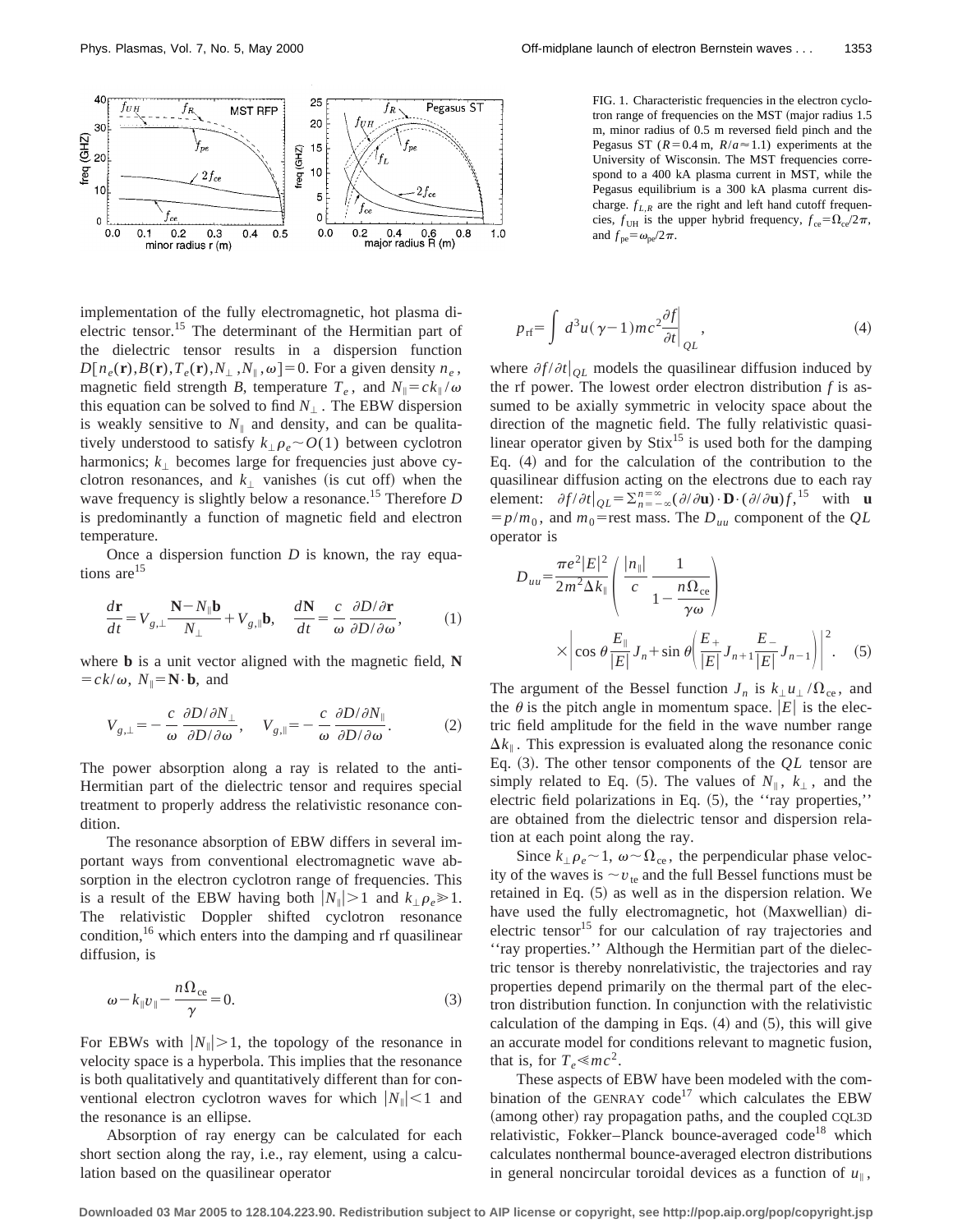

 $u_{\perp}$ , *t* and noncircular radial coordinate  $\rho$ . The distributions result from the velocity-space equilibrium of collisions and rf quasilinear diffusion due to the rf power. The ray energy is damped self consistently with the nonthermal electron distribution, by iteration between ray absorption and quasilinear diffusion.

These ray-tracing equations have been solved numerically for toroidally symmetric two-dimensional equilibria representing plasmas in the Madison symmetric torus (MST) reversed field pinch experiment $19$  and the Pegasus spherical torus  $(ST)$  experiment.<sup>20</sup> Electron density and temperature profiles are representative of good confinement discharges in MST. For the purposes of this numerical study it was assumed that a technique for coupling to the EBWs exists; rays are initialized with  $N_{\perp}$  and  $N_{\parallel}$ , which are on the EBW root of the dispersion function and then followed until a prescribed fraction of the energy is absorbed. For all calculations in this letter, the optical thickness  $\tau = \int^s k_i ds \ge 1$ ; in practice, we only follow the EBW rays until  $\tau \approx 14$ .

A representative ray tracing calculation for MST is shown in Fig. 2. Interestingly, for rays launched from the mid-plane the  $N_{\parallel}$  of the wave undergoes oscillations about  $N_{\parallel}=0$  as seen for ray (2) in Figs. 2(a) and 2(b). This  $N_{\parallel}$ variation is disconcerting since it apparently destroys the directionality of the wave; the direction of the driven current is determined by the sign of  $N_{\parallel}$  where the power is absorbed as seen in Fig.  $2(d)$  where both co- and countercurrent are driven by ray  $(2)$ . We have discovered that for EBW rays launched above and below the midplane, the  $N_{\parallel}$  variation is unidirectional and determined by the poloidal launch position. Similar behavior has been found for ion Bernstein waves. $2^{1,22}$  The shift depends upon whether the ray is launched in the upper or lower half of the torus; thus the directionality of the wave for current drive can be controlled and depends upon the side of the torus from which the wave is launched.

The  $N_{\parallel}$  shift is a geometric effect resulting from variations of *B* within a flux surface, curvature, and magnetic shear. As such, it is strongly affected by the large poloidal field in RFPs and STs ( $B_\theta/B \sim 1$  in the edge of RFPs and  $STs$ ). This can be understood from ray tracing Eq.  $(1)$  by evaluating the  $N_{\parallel}$  evolution. Since density and temperature are constant on a flux surface and the equilibria is independent of toroidal angle,

FIG. 2. (a) Ray trajectories for 8 GHz EBW rays in MST, launched in a 400 kA plasma,  $T_e(0) = 1$  keV,  $n_e(0) = 1.5 \times 10^{19} \text{ m}^{-3}$  representative of good confinement RFP plasmas. launched from three poloidal positions:  $+40^{\circ}$ ,  $0^{\circ}$ , and  $-40^{\circ}$ . The dotted lines are poloidal flux lines, the dashed line is the cyclotron resonance surface. The launched  $N_{\parallel} = 0.7$ , corresponding to *OXB* coupling. Both the  $N_{\parallel}$  (b) and  $N_{\perp}$  (c) along the ray path for each set of rays. (d) The driven current density profile.

$$
\frac{dN_{\parallel}}{dt} = \text{Sgn}(N_{\parallel}) \frac{c}{\omega} \frac{\partial B}{\partial s} \frac{\partial D/\partial B}{\partial D/\partial \omega} - \left(V_{g,\parallel} - \frac{N_{\parallel}}{N_{\perp}} V_{g,\perp}\right)
$$

$$
\times \mathbf{N} \cdot (\hat{\mathbf{b}} \cdot \nabla) \hat{\mathbf{b}} - \frac{V_{g,\perp}}{N_{\perp}} \mathbf{N} \cdot (\mathbf{N} \cdot \nabla) \mathbf{b}.
$$
(6)

Note, *s* represents the distance along the ray and each of the terms on the right hand side of Eq.  $(6)$  contribute to the  $N_{\parallel}$ shift. The first term on the right hand side is due to variation of the magnetic field within a flux surface and is proportional to the strength of the poloidal field [for circular flux surfaces with  $(r, \theta)$  representing minor radius and poloidal angle  $(\partial B/\partial s) = (B_\theta/rB(\partial B/\partial \theta)).$  Several conclusions can be drawn regarding this term: if there is no variation of *B* within a flux surface, there is no up-shift; the direction of the upshift changes at the midplane *defined* as the plane where variation in the vertical direction vanishes, i.e.,  $\partial B/\partial Z$  $\mathbf{5} = 0$ ]; and the rate of  $N_{\parallel}$  upshift becomes larger as the wave approaches resonance [which is seen in Fig. 2(c), where  $n_{\perp}$ grows... Interestingly, for launch positions sufficiently close to the midplane the rays undergo oscillations in  $N_{\parallel}$ . The second term on the right hand side of Eq.  $(6)$  is related to curvature of the field, and the final term is related to the magnetic shear. All of these terms are exacerbated by the strong poloidal field in STs and RFPs.

The power deposition profile is determined by the location in the plasma at which Doppler shift cyclotron resonance occurs:  $\Omega_{ce}(r)/\omega_{rf} \approx 1-3N_{\parallel}(v_{ce}/c)$ . Figure 2(d) shows that for low- $N_{\parallel}$  absorption (ray 2 launched from midplane) the Doppler shifted deposition is only several centermeters for MST parameters, however the large  $N_{\parallel}$  values resulting from above and below midplane launch, the deposition can be located up to 10 cm further out. The width of the deposition profile, which is related to the thermal velocity spread, is also proportional to the  $N_{\parallel}$  at the absorption location. For core current drive and heating, accessibility depends critically upon the equilibrium magnetic field. Waves which are resonant at the core may have to pass through a second harmonic resonance at the edge (see Fig. 1); the cyclotron damping of EBWs is strong at all harmonics and therefore the wave will not propagate beyond this point. The second harmonic overlap criteria imply that core heating of the RFP using EBWs will only be possible if  $|B(a)|$  $\langle 2|B(0)|.$ 

Current drive calculations for Pegasus are shown in Fig. 3, for a situation representing perpendicular launch and an